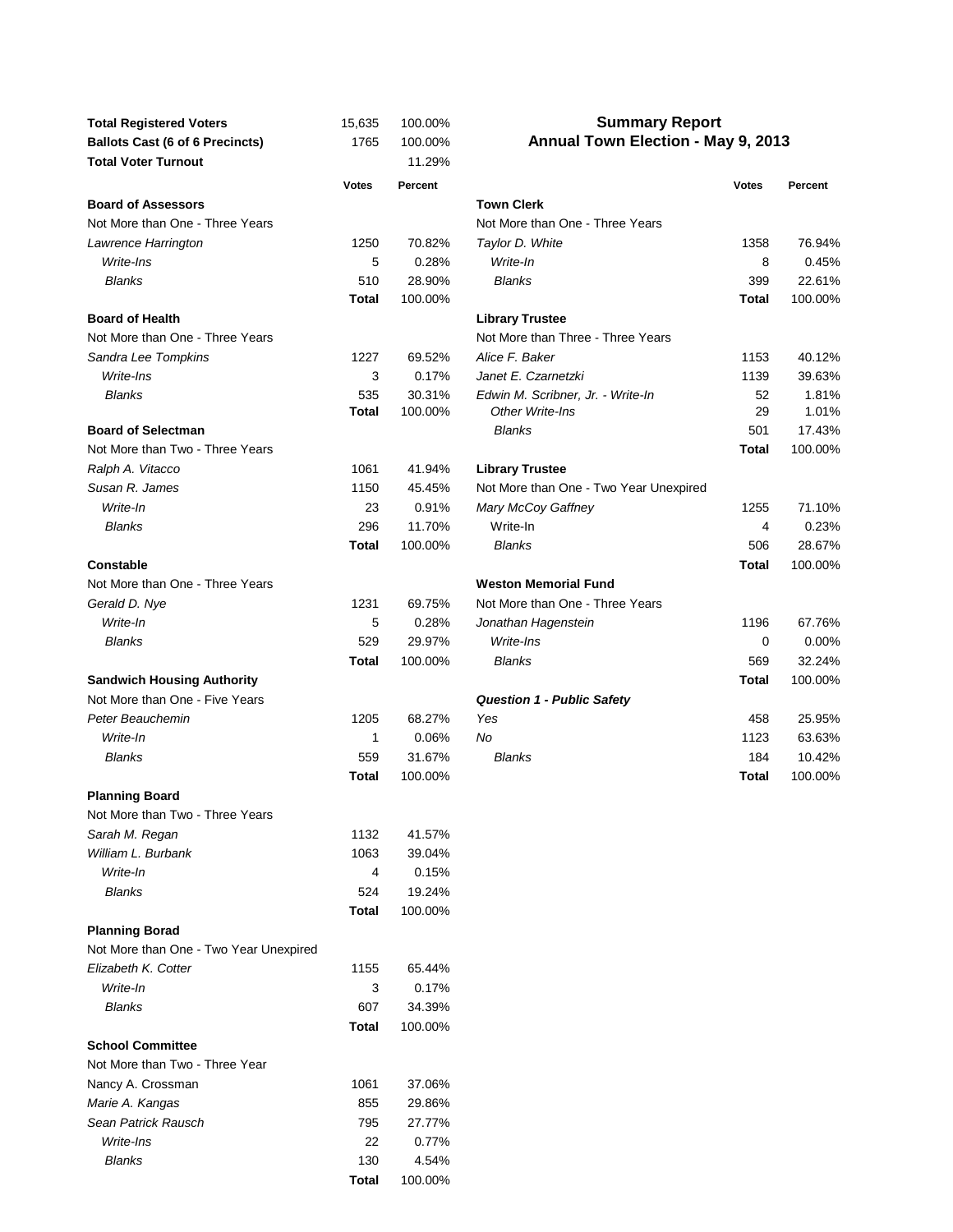## **TOWN OF SANDWICH ANNUAL TOWN ELECTION May 9, 2013**

| # of Registered Voters     | 15,635 |
|----------------------------|--------|
| <b>Total Ballots Cast:</b> | 1,765  |

11.29% **% of Total Voters**

| <b>PRECINCT</b>                              | 1          | 2                            | 3                          | 4          | 5      | 6     | <b>Total</b> | <b>Grand</b> | $\%$    |
|----------------------------------------------|------------|------------------------------|----------------------------|------------|--------|-------|--------------|--------------|---------|
|                                              |            |                              |                            |            |        |       | <b>Votes</b> | <b>Total</b> | of Vote |
| <b>OFFICES/CANDIDATES</b>                    |            |                              |                            |            |        |       | Cast         |              |         |
| <b>Number of Eligible Voters by Precinct</b> | 2822       | 2740                         | 2504                       | 2613       | 2538   | 2418  |              | 15635        |         |
| <b>Total Ballots Cast</b>                    | 399        | 437                          | 264                        | 190I       | 258    | 217   | 1765         |              |         |
| <b>Percentage By Precinct</b>                |            |                              | 14.14% 15.95% 10.54% 7.27% |            | 10.17% | 8.97% |              |              |         |
|                                              |            |                              |                            |            |        |       |              |              |         |
| <b>Board of Assessors</b>                    |            |                              |                            |            |        |       |              |              |         |
| Not More than One - Three Years              |            |                              |                            |            |        |       |              |              |         |
| Lawrence Harrington                          | 281        | 302                          | <b>200</b>                 | 137        | 177    | 153   | 1250         | 1250         | 70.82%  |
| Write-Ins                                    |            |                              |                            |            |        |       |              | 5            | 0.28%   |
| <b>Blanks</b>                                | 117        | 134                          | 63                         | 53         | 79     | 64    | 510          | 510          | 28.90%  |
| <b>Total</b>                                 | <b>399</b> | 437                          | 264                        | <b>190</b> | 258    | 217   |              | 1765         | 100.00% |
|                                              |            |                              |                            |            |        |       |              |              |         |
| <b>Number of Eligible Voters by Precinct</b> | 2822       | 2740                         | 2504                       | 2613       | 2538   | 2418  |              | 15635        |         |
| <b>Total Ballots Cast</b>                    | 399        | 437                          | 264                        | 190        | 258    | 217   | 1765         |              |         |
| <b>Percentage By Precinct</b>                |            | 14.14% 15.95% <mark> </mark> | 10.54%                     | 7.27%      | 10.17% | 8.97% |              |              |         |
|                                              |            |                              |                            |            |        |       |              |              |         |
|                                              |            |                              |                            |            |        |       |              |              |         |

| <b>Board of Health</b>                 |     |      |     |            |     |     |      |      |              |
|----------------------------------------|-----|------|-----|------------|-----|-----|------|------|--------------|
| <b>Not More than One - Three Years</b> |     |      |     |            |     |     |      |      |              |
| <b>Sandra Lee Tompkins</b>             | 278 | 299  | 99  | 130        | 71  | 150 | 1227 | 1227 | 69.52%       |
| Write-Ins                              |     |      |     |            |     |     |      |      | 0.17%        |
| <b>Blanks</b>                          | 120 | 1381 | οs  | 60         |     |     | 535  |      | 30.31%       |
| <b>Total</b>                           | 399 | 4371 | 264 | <b>190</b> | 258 | 217 |      |      | 1765 100.00% |

| Number of Eligible Voters by Precinct                                   | 2822        | 2740        | 2504                       | 2613        | 2538        | 2418        |      | 15635 |                           |
|-------------------------------------------------------------------------|-------------|-------------|----------------------------|-------------|-------------|-------------|------|-------|---------------------------|
| <b>Total Ballots Cast</b>                                               | 399         | 437         | 264                        | 190         | 258         | 217         | 1765 |       |                           |
| <b>Percentage By Precinct</b>                                           | 14.14%      |             | 15.95% 10.54% 7.27%        |             | 10.17%      | 8.97%       |      |       |                           |
|                                                                         |             |             |                            |             |             |             |      |       |                           |
| <b>Board of Selectman</b>                                               |             |             |                            |             |             |             |      |       |                           |
| <b>Not More than Two - Three Years</b>                                  |             |             |                            |             |             |             |      |       |                           |
| Ralph A. Vitacco                                                        | 220         | 234         | 168                        | 118         | 170         | 151         | 1061 | 1061  | 41.94%                    |
| Susan R. James                                                          | 263         | 308         | <b>190</b>                 | 122         | 148         | 119         | 1150 | 1150  | 45.45%                    |
| Write-In                                                                |             |             |                            | 0           |             |             | 23   | 23    | 0.91%                     |
| <b>Blanks</b>                                                           | 74          | 82          | 35                         | 29          | 40          | 36          | 296  | 296   | 11.70%                    |
| <b>Total</b>                                                            | 562         | 629         | <b>395</b>                 | 269         | 362         | 313         |      | 2530  | 100.00%                   |
|                                                                         |             |             |                            |             |             |             |      |       |                           |
|                                                                         |             |             |                            |             |             |             |      |       |                           |
| <b>Number of Eligible Voters by Precinct</b><br><b>Total Votes Cast</b> | 2822<br>399 | 2740<br>437 | 2504<br>264                | 2613<br>190 | 2538<br>258 | 2418<br>217 | 1765 | 15635 |                           |
| <b>Percentage By Precinct</b>                                           |             |             | 14.14% 15.95% 10.54% 7.27% |             | 10.17%      | 8.97%       |      |       |                           |
|                                                                         |             |             |                            |             |             |             |      |       |                           |
| <b>Constable</b>                                                        |             |             |                            |             |             |             |      |       |                           |
| <b>Not More than One - Three Years</b>                                  |             |             |                            |             |             |             |      |       |                           |
| Gerald D. Nye                                                           | 281         | 295         | 200                        | 132         | 173         | 150         | 1231 | 1231  |                           |
| Write-In                                                                |             | $\Omega$    |                            |             |             | $\Omega$    |      |       |                           |
| <b>Blanks</b>                                                           | 116         | 142         | 63                         | 57          | 84          | 67          | 529  | 529   | 69.75%<br>0.28%<br>29.97% |
| <b>Total</b>                                                            | 399         | 437         | 264                        | <b>190</b>  | 258         | 217         |      | 1765  | 100.00%                   |
|                                                                         |             |             | 2504                       |             | 2520        |             |      | 15625 |                           |

| Number of Eligible Voters by Precinct | 2822 | 2740I | 2504                                       | 2613 | 2538   | 2418     |      | 15635 |  |
|---------------------------------------|------|-------|--------------------------------------------|------|--------|----------|------|-------|--|
| <b>Total Votes Cast</b>               | 399  | 4371  | 264                                        | 190I | 258    | n 1 7 I  | 1765 |       |  |
| <b>Percentage By Precinct</b>         |      |       | <u>14.14%   15.95%   10.54%   7.27%   </u> |      | 10.17% | $8.97\%$ |      |       |  |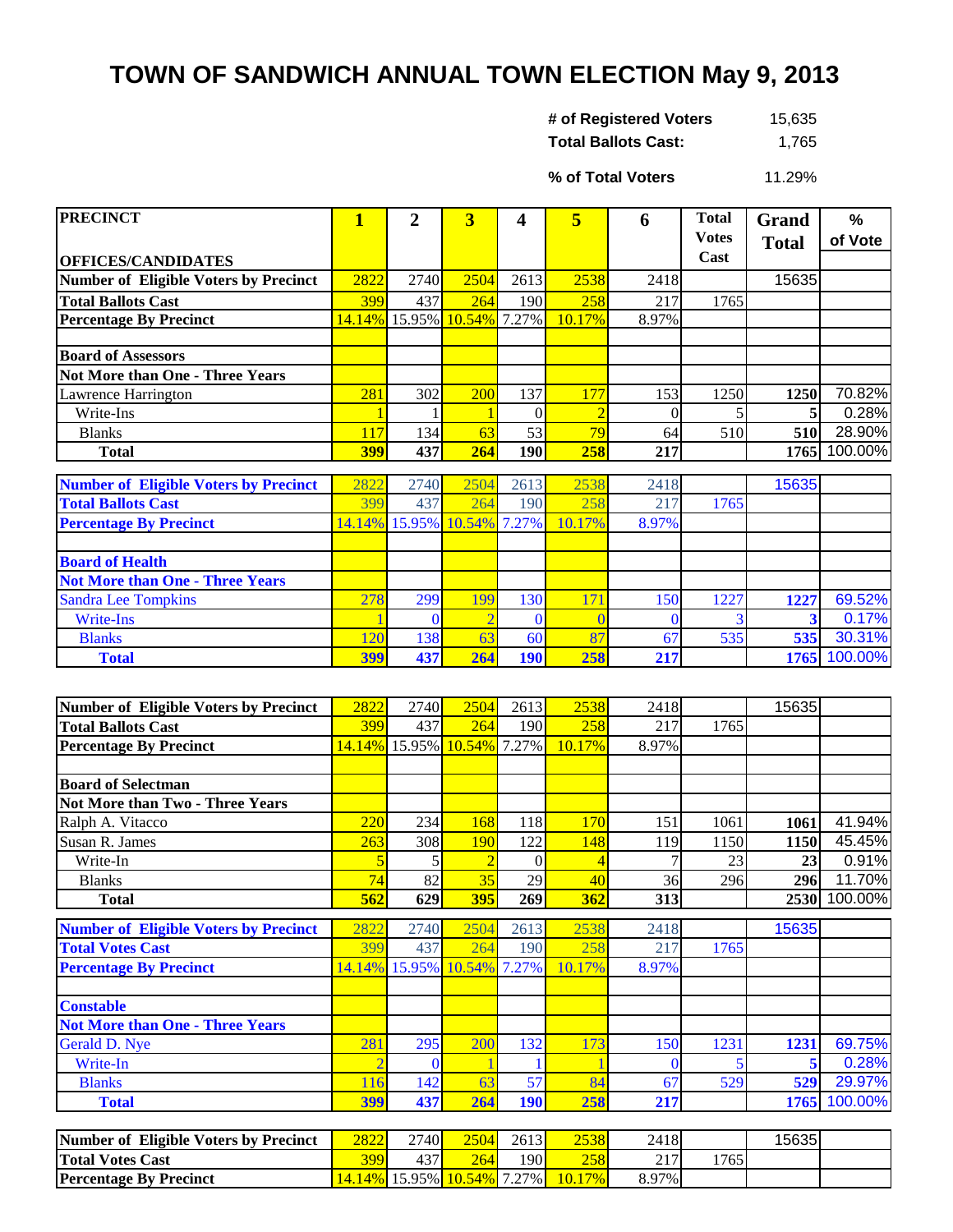| <b>Sandwich Housing Authority</b> |     |      |            |                  |     |     |      |      |              |
|-----------------------------------|-----|------|------------|------------------|-----|-----|------|------|--------------|
| Not More than One - Five Years    |     |      |            |                  |     |     |      |      |              |
| Peter Beauchemin                  | 271 | 290  | <b>200</b> | 124              | 170 | 150 | 1205 | 1205 | 68.27%       |
| Write-In                          |     |      |            |                  |     |     |      |      | 0.06%        |
| <b>Blanks</b>                     | 128 | 1471 | 63         | 66I              | 88  | 67  | 559  | 559  | 31.67%       |
| <b>Total</b>                      | 399 | 437  | 264        | 190 <sub>h</sub> | 258 | 217 |      |      | 1765 100.00% |

| <b>Number of Eligible Voters by Precinct</b> | 2822 | 2740                       | 2504 | 2613 | 2538   | 2418  |      | 15635 |         |
|----------------------------------------------|------|----------------------------|------|------|--------|-------|------|-------|---------|
| <b>Total Votes Cast</b>                      | 399  | 437                        | 264  | 190  | 258    | 217   | 1765 |       |         |
| <b>Percentage By Precinct</b>                |      | 14.14% 15.95% 10.54% 7.27% |      |      | 10.17% | 8.97% |      |       |         |
|                                              |      |                            |      |      |        |       |      |       |         |
| <b>Planning Board</b>                        |      |                            |      |      |        |       |      |       |         |
| <b>Not More than Two - Three Years</b>       |      |                            |      |      |        |       |      |       |         |
| Sarah M. Regan                               | 246  | 272                        | 180  | 125  | 173    | 136   | 1132 | 1132  | 41.57%  |
| William L. Burbank                           | 243  | 265                        | 164  | 113  | 148    | 130   | 1063 | 1063  | 39.04%  |
| Write-In                                     |      |                            |      |      |        |       |      |       | 0.15%   |
| <b>Blanks</b>                                | 119  | 132                        | 70   | 56   | 75     | 72    | 524  | 524   | 19.24%  |
| <b>Total</b>                                 | 609  | 670                        | 415  | 294  | 397    | 338   |      | 2723  | 100.00% |

| Number of Eligible Voters by Precinct  | 2822       | 2740 | 2504                | 2613 | 2538             | 2418  |      | 15635 |         |
|----------------------------------------|------------|------|---------------------|------|------------------|-------|------|-------|---------|
| <b>Total Votes Cast</b>                | 399        | 437  | 264                 | 190  | 258              | 217   | 1765 |       |         |
| <b>Percentage By Precinct</b>          | 14.14%     |      | 15.95% 10.54% 7.27% |      | 10.17%           | 8.97% |      |       |         |
|                                        |            |      |                     |      |                  |       |      |       |         |
| <b>Planning Borad</b>                  |            |      |                     |      |                  |       |      |       |         |
| Not More than One - Two Year Unexpired |            |      |                     |      |                  |       |      |       |         |
|                                        |            |      |                     |      |                  |       |      |       |         |
| Elizabeth K. Cotter                    | 264        | 280  | 194                 | 123  | 160 <sub>l</sub> | 134   | 1155 | 1155  | 65.44%  |
| Write-In                               |            |      |                     |      |                  |       |      |       | 0.17%   |
| <b>Blanks</b>                          | 134        | 1551 | 70 <sub>l</sub>     | 67   | 98               | 83    | 607  | 607   | 34.39%  |
| <b>Total</b>                           | <b>399</b> | 437  | 264                 | 190  | 258              | 217   |      | 17651 | 100.00% |

| <b>Number of Eligible Voters by Precinct</b> | 2822 | 2740                       | 2504             | 2613                    | 2538   | 2418  |      | 15635             |              |
|----------------------------------------------|------|----------------------------|------------------|-------------------------|--------|-------|------|-------------------|--------------|
| <b>Total Votes Cast</b>                      | 399  | 437                        | 264              | 190                     | 258    | 217   | 1765 |                   |              |
| <b>Percentage By Precinct</b>                |      | 14.14% 15.95% 10.54% 7.27% |                  |                         | 10.17% | 8.97% |      |                   |              |
|                                              |      |                            |                  |                         |        |       |      |                   |              |
| <b>School Committee</b>                      |      |                            |                  |                         |        |       |      |                   |              |
| <b>Not More than Two - Three Year</b>        |      |                            |                  |                         |        |       |      |                   |              |
| Nancy A. Crossman                            | 239  | 251                        | 175              | 116                     | 158    | 122   | 1061 | 1061              | 37.06%       |
| Marie A. Kangas                              | 178  | 206                        | 149 <sub>1</sub> | 92                      | 133    | 97    | 855  | 855               | 29.86%       |
| <b>Sean Patrick Rausch</b>                   | 183  | 206                        | 106              | 87                      | 102    | 111   | 795  | 795               | 27.77%       |
| Write-Ins                                    |      |                            |                  |                         |        |       | 22   | $22 \overline{)}$ | 0.77%        |
| <b>Blanks</b>                                | 31   | 32 <sub>1</sub>            |                  | $\overline{\mathbf{5}}$ | 22     | 18    | 130  | <b>130</b>        | 4.54%        |
| <b>Total</b>                                 | 634  | 696                        | 447              | 312                     | 421    | 353   |      |                   | 2863 100.00% |

| Number of Eligible Voters by Precinct        | 2822 | 2740 | 2504                                                                      | 2613 | 2538       | 2418  |      | 15635 |         |
|----------------------------------------------|------|------|---------------------------------------------------------------------------|------|------------|-------|------|-------|---------|
| <b>Total Votes Cast</b>                      | 399  | 437  | 264                                                                       | 190  | 258        | 217   | 1765 |       |         |
| <b>Percentage By Precinct</b>                |      |      | <mark>14.14%  </mark> 15.95% <mark>  10.54%  </mark> 7.27% <mark> </mark> |      | $10.17\%$  | 8.97% |      |       |         |
|                                              |      |      |                                                                           |      |            |       |      |       |         |
| <b>Town Clerk</b>                            |      |      |                                                                           |      |            |       |      |       |         |
| <b>Not More than One - Three Years</b>       |      |      |                                                                           |      |            |       |      |       |         |
| Taylor D. White                              | 304  | 329  | 211                                                                       | 144  | <b>198</b> | 172   | 1358 | 1358  | 76.94%  |
| Write-In                                     |      |      |                                                                           |      |            |       |      |       | 0.45%   |
| <b>Blanks</b>                                | 93   | 106I | 51                                                                        | 46   | 58         | 45    | 399  | 399   | 22.61%  |
| <b>Total</b>                                 | 399  | 437  | 264                                                                       | 190  | 258        | 217   |      | 1765  | 100.00% |
|                                              |      |      |                                                                           |      |            |       |      |       |         |
| <b>Number of Eligible Voters by Precinct</b> | 2822 | 2740 | 2504                                                                      | 2613 | 2538       | 2418  |      | 15635 |         |